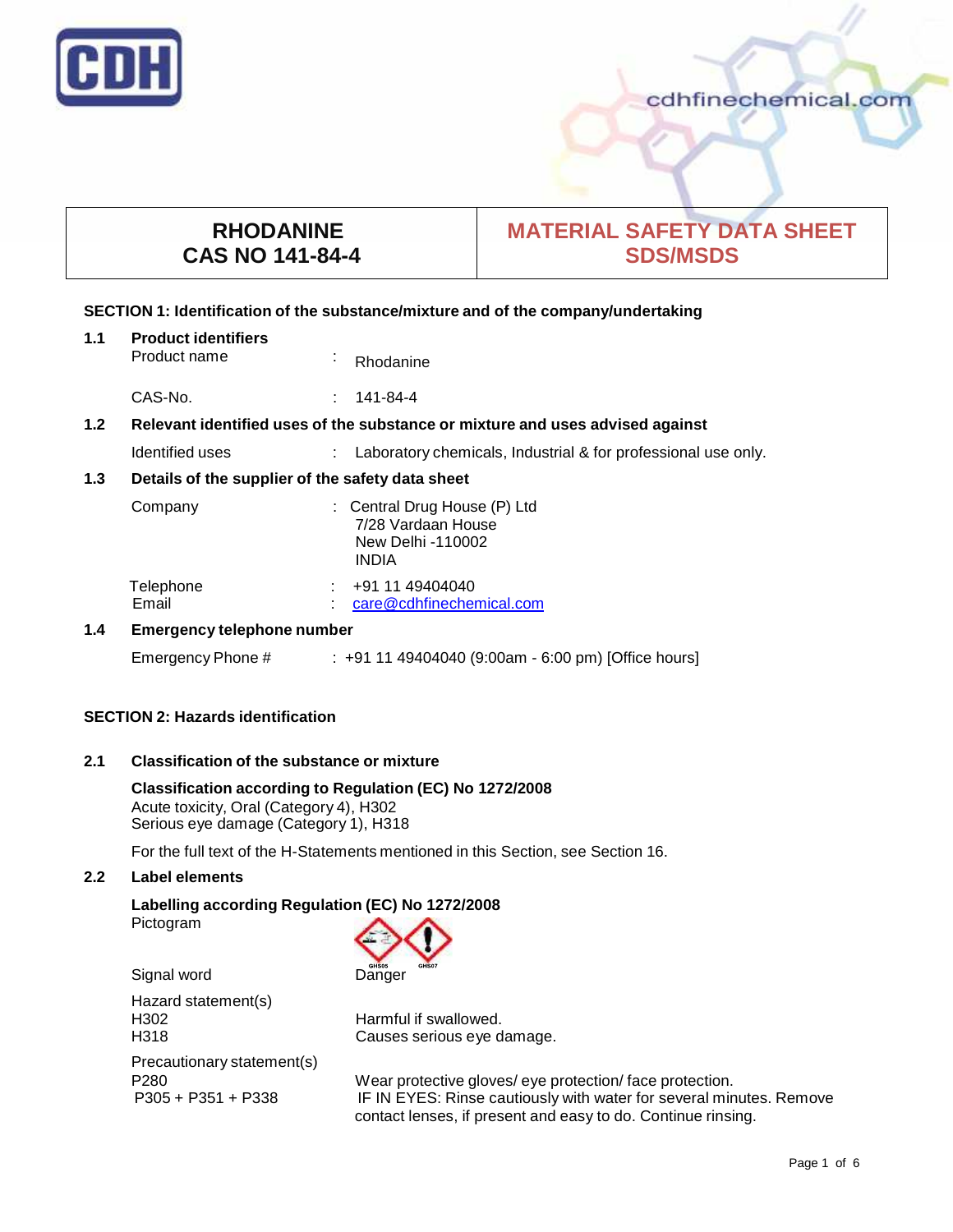| Supplemental Hazard | none |
|---------------------|------|
| Statements          |      |

## **2.3 Other hazards**

This substance/mixture contains no components considered to be either persistent, bioaccumulative and toxic (PBT), or very persistent and very bioaccumulative (vPvB) at levels of 0.1% or higher.

### **SECTION 3: Composition/information on ingredients**

#### **3.1 Substances**

| ------------<br>Synonyms                                        |  | : 2-Thioxo-4-thiazolidinone                                 |  |
|-----------------------------------------------------------------|--|-------------------------------------------------------------|--|
| Formula                                                         |  | $\therefore$ C <sub>3</sub> H <sub>3</sub> NOS <sub>2</sub> |  |
| Molecular weight                                                |  | 133.19 g/mol                                                |  |
| CAS-No.                                                         |  | 141-84-4                                                    |  |
| EC-No.                                                          |  | 205-505-1                                                   |  |
| Hazardous ingredients according to Regulation (EC) No 1272/2008 |  |                                                             |  |

| Component        |           | <b>Classification</b>     | Concentration |  |
|------------------|-----------|---------------------------|---------------|--|
| <b>Rhodanine</b> |           |                           |               |  |
| CAS-No.          | 141-84-4  | Acute Tox. 4; Eye Dam. 1; | $\leq$ 100 %  |  |
| EC-No.           | 205-505-1 | H302. H318                |               |  |

For the full text of the H-Statements mentioned in this Section, see Section 16.

# **SECTION 4: First aid measures**

# **4.1 Description of first aid measures**

#### **General advice**

Consult a physician. Show this safety data sheet to the doctor in attendance.

#### **If inhaled**

If breathed in, move person into fresh air. If not breathing, give artificial respiration. Consult a physician.

### **In case of skin contact**

Wash off with soap and plenty of water. Consult a physician.

## **In case of eye contact**

Rinse thoroughly with plenty of water for at least 15 minutes and consult a physician.

#### **If swallowed**

Never give anything by mouth to an unconscious person. Rinse mouth with water. Consult a physician.

# **4.2 Most important symptoms and effects, both acute and delayed**

The most important known symptoms and effects are described in the labelling (see section 2.2) and/or in section 11

# **4.3 Indication of any immediate medical attention and special treatment needed** No data available

#### **SECTION 5: Firefighting measures**

# **5.1 Extinguishing media**

#### **Suitable extinguishing media**

Use water spray, alcohol-resistant foam, dry chemical or carbon dioxide.

**5.2 Special hazards arising from the substance ormixture** Carbon oxides, Nitrogen oxides (NOx), Sulphur oxides

#### **5.3 Advice for firefighters** Wear self-contained breathing apparatus for firefighting if necessary.

# **5.4 Further information**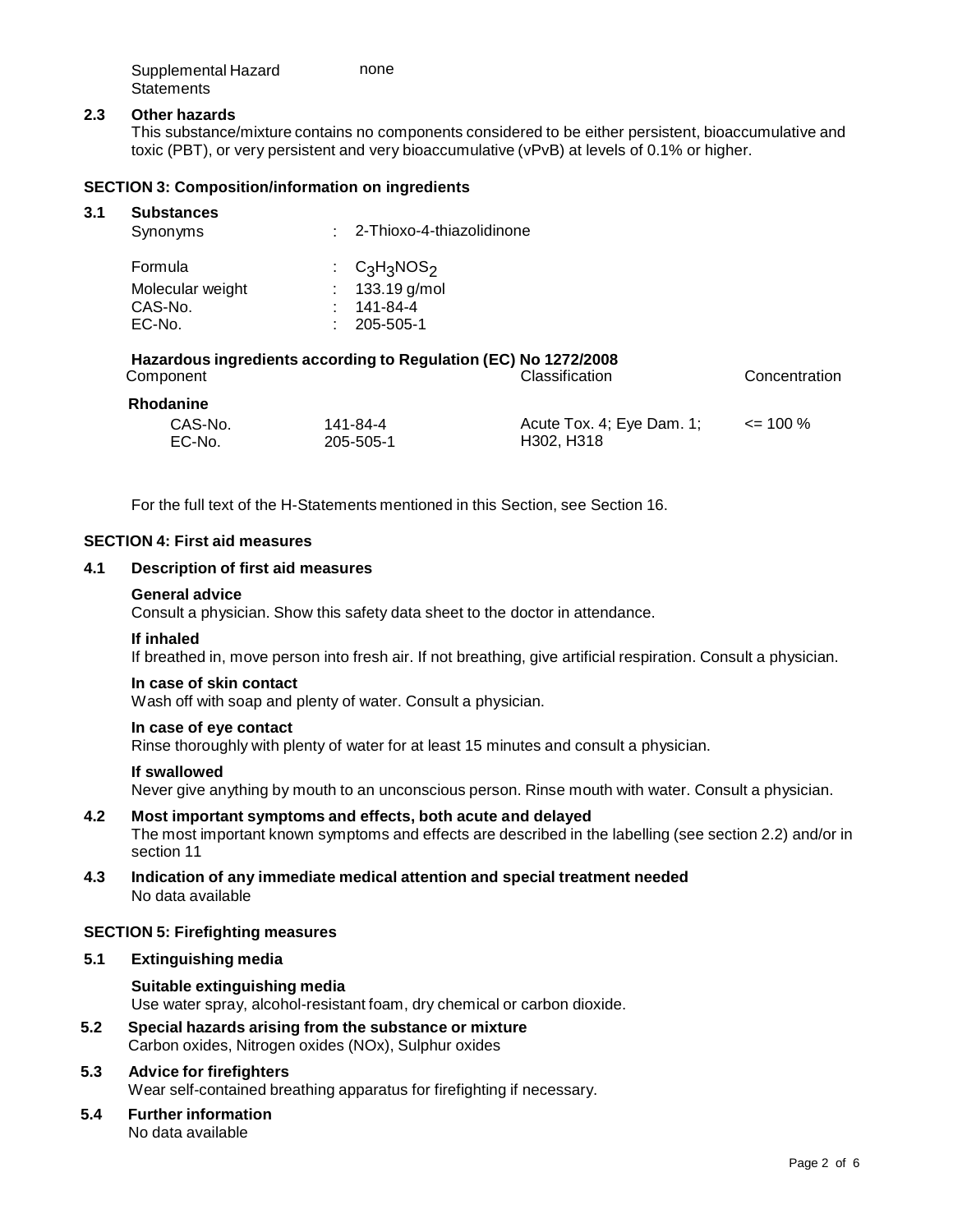## **SECTION 6: Accidental release measures**

- **6.1 Personal precautions, protective equipment and emergency procedures** Use personal protective equipment. Avoid dust formation. Avoid breathing vapours, mist or gas. Ensure adequate ventilation. Evacuate personnel to safe areas. Avoid breathing dust. For personal protection see section 8.
- **6.2 Environmental precautions** Do not let product enter drains.
- **6.3 Methods and materials for containment and cleaning up** Pick up and arrange disposal without creating dust. Sweep up and shovel. Keep in suitable, closed containers for disposal.
- **6.4 Reference to other sections** For disposal see section 13.

# **SECTION 7: Handling and storage**

- **7.1 Precautions for safe handling** Avoid contact with skin and eyes. Avoid formation of dust and aerosols. Provide appropriate exhaust ventilation at places where dust is formed. For precautions see section 2.2.
- **7.2 Conditions for safe storage, including any incompatibilities** Store in cool place. Keep container tightly closed in a dry and well-ventilated place. Storage class (TRGS 510): Non Combustible Solids
- **7.3 Specific end use(s)** Apart from the uses mentioned in section 1.2 no other specific uses are stipulated

# **SECTION 8: Exposure controls/personal protection**

# **8.1 Control parameters**

#### **8.2 Exposure controls**

# **Appropriate engineering controls**

Handle in accordance with good industrial hygiene and safety practice. Wash hands before breaks and at the end of workday.

# **Personal protective equipment**

### **Eye/face protection**

Face shield and safety glasses Use equipment for eye protection tested and approved under appropriate government standards such as NIOSH (US) or EN 166(EU).

#### **Skin protection**

Handle with gloves. Gloves must be inspected prior to use. Use proper glove removal technique (without touching glove's outer surface) to avoid skin contact with this product. Dispose of contaminated gloves after use in accordance with applicable laws and good laboratory practices. Wash and dry hands.

#### **Body Protection**

Complete suit protecting against chemicals, The type of protective equipment must be selected according to the concentration and amount of the dangerous substance at the specific workplace.

#### **Respiratory protection**

Where risk assessment shows air-purifying respirators are appropriate use (EN 143) respirator cartridges as a backup to engineering controls. If th full-face supplied air respirator. Use respirators and components tested and approved under appropriate government standards such as NIOSH (US) or CEN (EU).

#### **Control of environmental exposure**

Do not let product enter drains.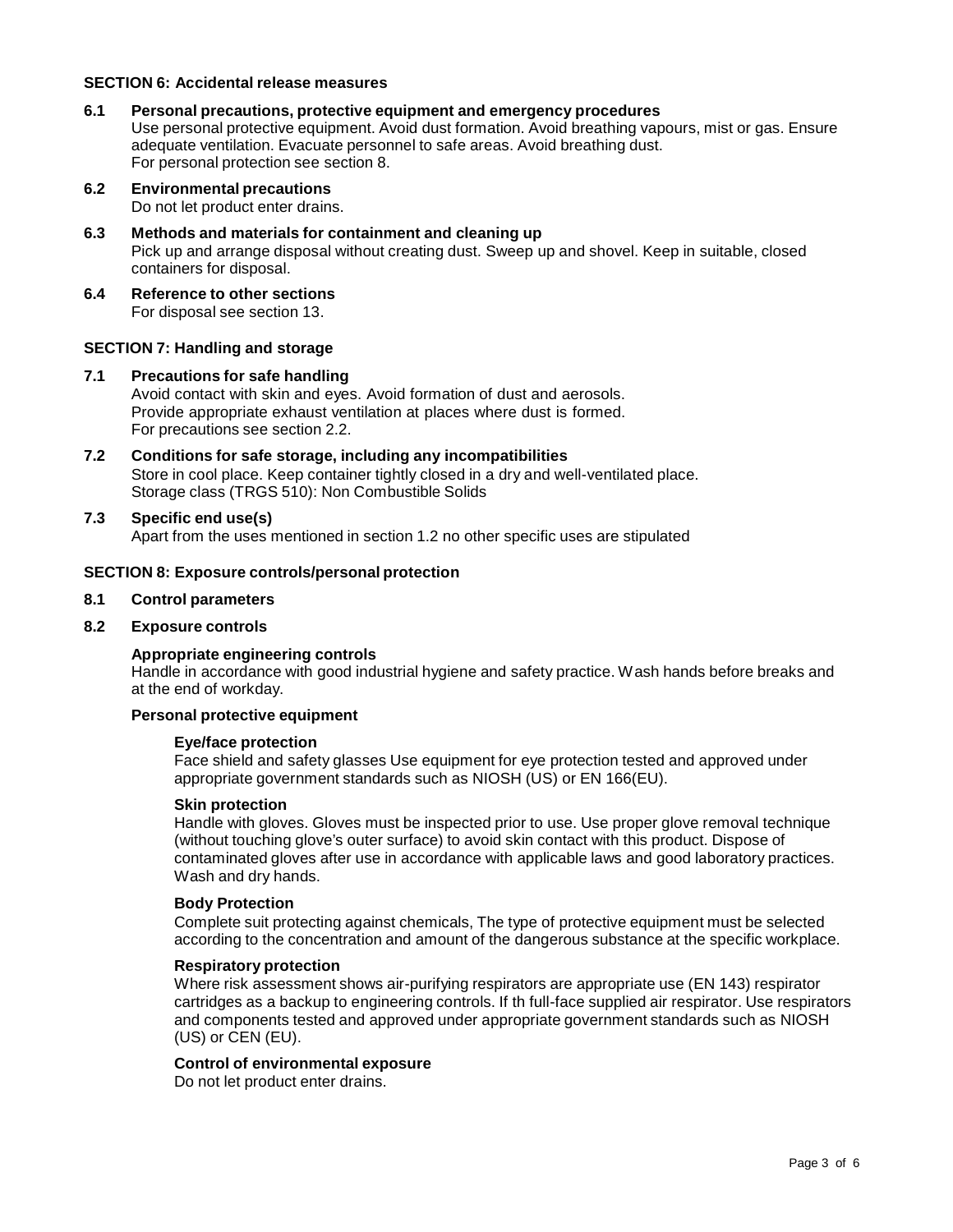# **SECTION 9: Physical and chemical properties**

# **9.1 Information on basic physical and chemical properties**

|     | a)      | Appearance                                         | Form: crystalline<br>Colour: light yellow |
|-----|---------|----------------------------------------------------|-------------------------------------------|
|     | b)      | Odour                                              | No data available                         |
|     | c)      | <b>Odour Threshold</b>                             | No data available                         |
|     | d)      | pH                                                 | No data available                         |
|     | e)      | Melting point/freezing<br>point                    | Melting point/range: 165 - 169 °C - lit.  |
|     | f)      | Initial boiling point and<br>boiling range         | No data available                         |
|     | g)      | Flash point                                        | No data available                         |
|     | h)      | Evaporation rate                                   | No data available                         |
|     | i)      | Flammability (solid, gas)                          | No data available                         |
|     | j)      | Upper/lower<br>flammability or<br>explosive limits | No data available                         |
|     | k)      | Vapour pressure                                    | No data available                         |
|     | $\vert$ | Vapour density                                     | No data available                         |
|     | m)      | Relative density                                   | No data available                         |
|     | n)      | Water solubility                                   | No data available                         |
|     | O)      | Partition coefficient: n-<br>octanol/water         | No data available                         |
|     |         | p) Auto-ignition<br>temperature                    | No data available                         |
|     | q)      | Decomposition<br>temperature                       | No data available                         |
|     | r)      | Viscosity                                          | No data available                         |
|     | s)      | <b>Explosive properties</b>                        | No data available                         |
|     | t)      | Oxidizing properties                               | No data available                         |
| 9.2 |         | Other safety information<br>No data available      |                                           |
|     |         |                                                    |                                           |

# **SECTION 10: Stability and reactivity**

### **10.1 Reactivity** No data available

- **10.2 Chemical stability** Stable under recommended storage conditions.
- **10.3 Possibility of hazardous reactions** No data available
- **10.4 Conditions to avoid** No data available
- **10.5 Incompatible materials** Strong oxidizing agents, Strong bases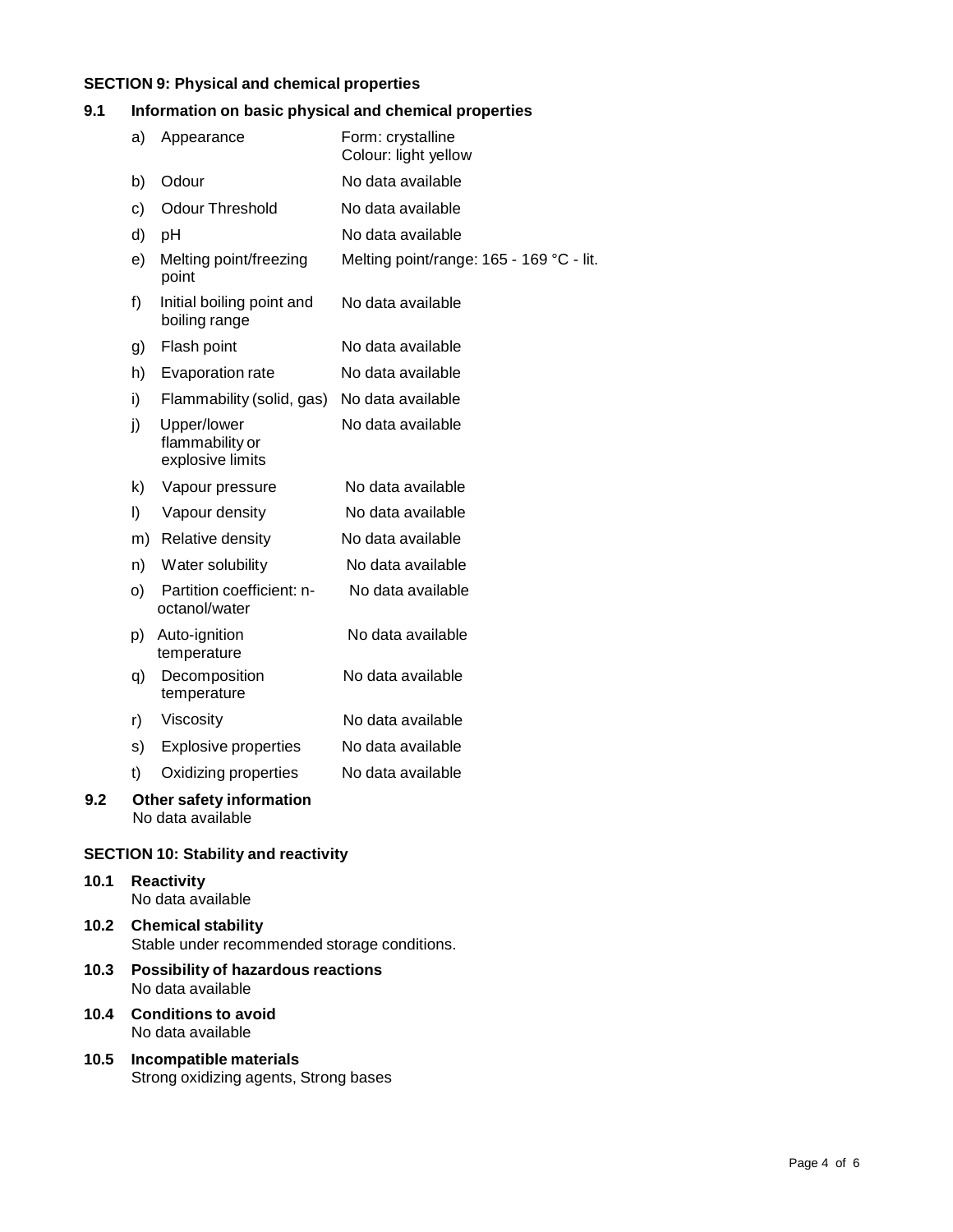# **10.6 Hazardous decomposition products**

Hazardous decomposition products formed under fire conditions. - Carbon oxides, Nitrogen oxides (NOx), Sulphur oxides Other decomposition products - No data available In the event of fire: see section 5

### **SECTION 11: Toxicological information**

### **11.1 Information on toxicological effects**

#### **Acute toxicity**

LD50 Oral - Rat - 320 mg/kg(Rhodanine)

**Skin corrosion/irritation** Skin - Rabbit(Rhodanine) Result: Mild skin irritation - 24 h

# **Serious eye damage/eye irritation**

Eyes - Rabbit(Rhodanine) Result: Severe eye irritation - 24 h

# **Respiratory orskin sensitisation**

No data available(Rhodanine)

**Germ cell mutagenicity** No data available(Rhodanine)

# **Carcinogenicity**

IARC: No component of this product present at levels greater than or equal to 0.1% is identified as probable, possible or confirmed human carcinogen by IARC.

## **Reproductive toxicity**

No data available(Rhodanine)

# **Specific target organ toxicity - single exposure** No data available(Rhodanine)

**Specific target organ toxicity - repeated exposure** No data available

**Aspiration hazard** No data available(Rhodanine)

# **Additional Information**

RTECS: Not available

Depending on the intensity and duration of exposure, effects may vary from mild irritation to severe destruction of tissue., To the best of our knowledge, the chemical, physical, and toxicological properties have not been thoroughly investigated.(Rhodanine)

# **SECTION 12: Ecological information**

- **12.1 Toxicity** No data available
- **12.2 Persistence and degradability** No data available
- **12.3 Bioaccumulative potential** No data available
- **12.4 Mobility in soil** No data available(Rhodanine)

# **12.5 Results of PBT and vPvB assessment**

This substance/mixture contains no components considered to be either persistent, bioaccumulative and toxic (PBT), or very persistent and very bioaccumulative (vPvB) at levels of 0.1% or higher.